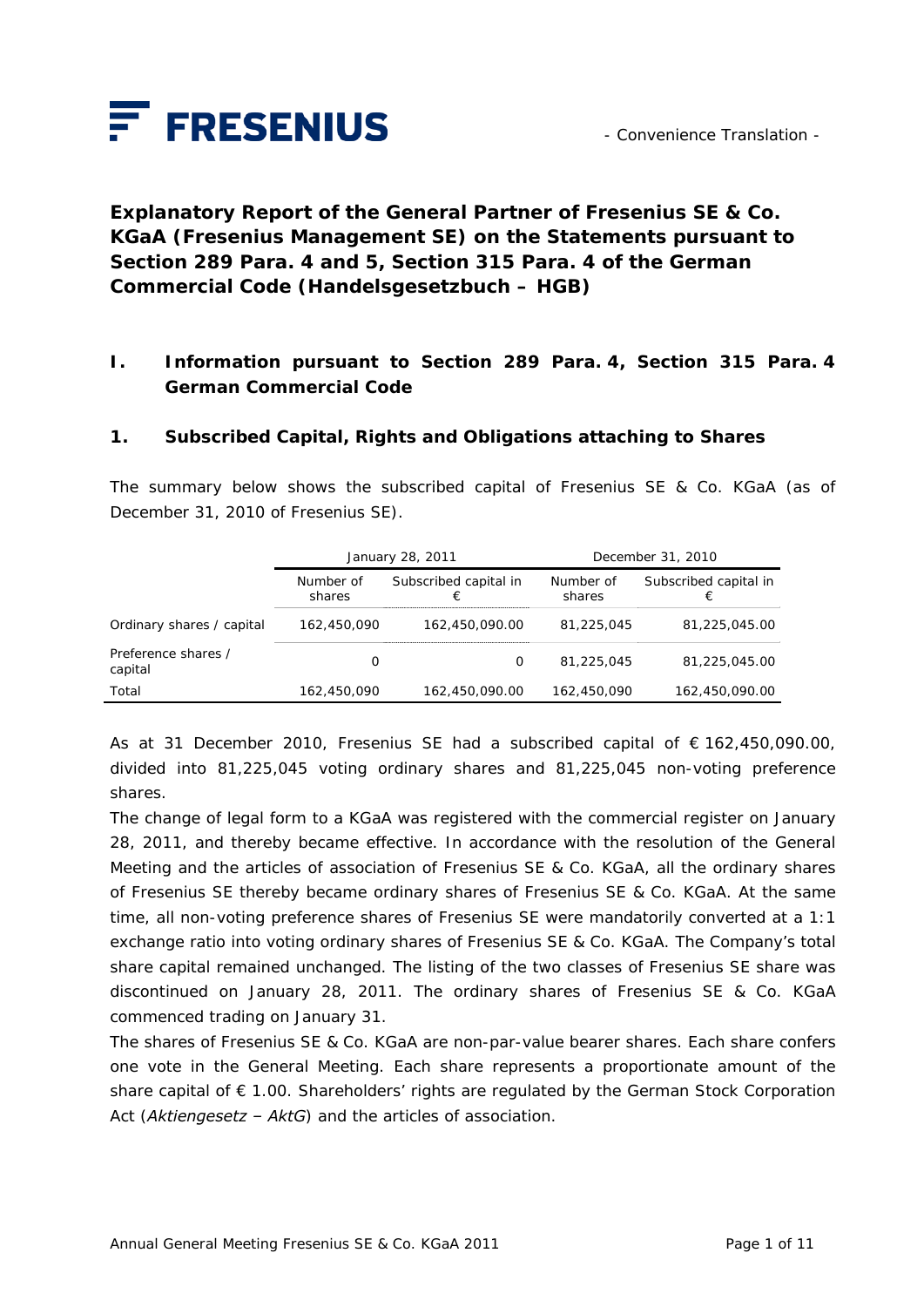## **2. Restrictions on Voting Rights and on the Transfer of Securities**

The ordinary shares issued by the Company are not subject to any restrictions on voting rights or on the transfer of securities under its articles of association or by law at the balance sheet date. No restrictions on shareholders' voting rights resulting from agreements between shareholders are known to the Management Board.

## **3. Holdings relating to more than Ten Percent of Voting Rights**

Direct and indirect ownership interests in Fresenius SE & Co. KGaA are listed on pages 173 and 174 of the Annual Report 2010 in the Notes under "Notification by shareholders". The Else Kröner-Fresenius-Foundation, being the largest shareholder, informed Fresenius SE & Co. KGaA on February 1, 2011 that it holds 46,871,154 ordinary shares of Fresenius SE & Co. KGaA. This corresponds to a voting interest of 28.85%. No other direct or indirect holdings in the Company's share capital that exceed 10% of the voting rights are known to the Management Board.

### **4. Securities carrying Special Rights granting Controlling Powers**

None of the shares issued by the Company carry special rights granting their holders any controlling powers.

# **5. How Rights Are Exercised on Shares under an Employee Share Scheme if not Directly by Employees**

No information is available on the exercise of voting rights on shares under an employee share scheme where the rights are not directly exercised by employees.

# **6. Legal Provisions and Provisions of the Articles of Association on the Appointment and Dismissal of the Management and on Amendments of the Articles of Association**

Pursuant to Section 7 Para. 2 of the articles of association of Fresenius SE & Co. KGaA, the General Partner is responsible for the management of Fresenius SE & Co. KGaA. When the change of legal form became effective on January 28, 2011, Fresenius Management SE acceded as General Partner to the Company. Pursuant to Section 6 Para. 3 of the articles of association of Fresenius SE & Co. KGaA the General Partner is excluded from the Company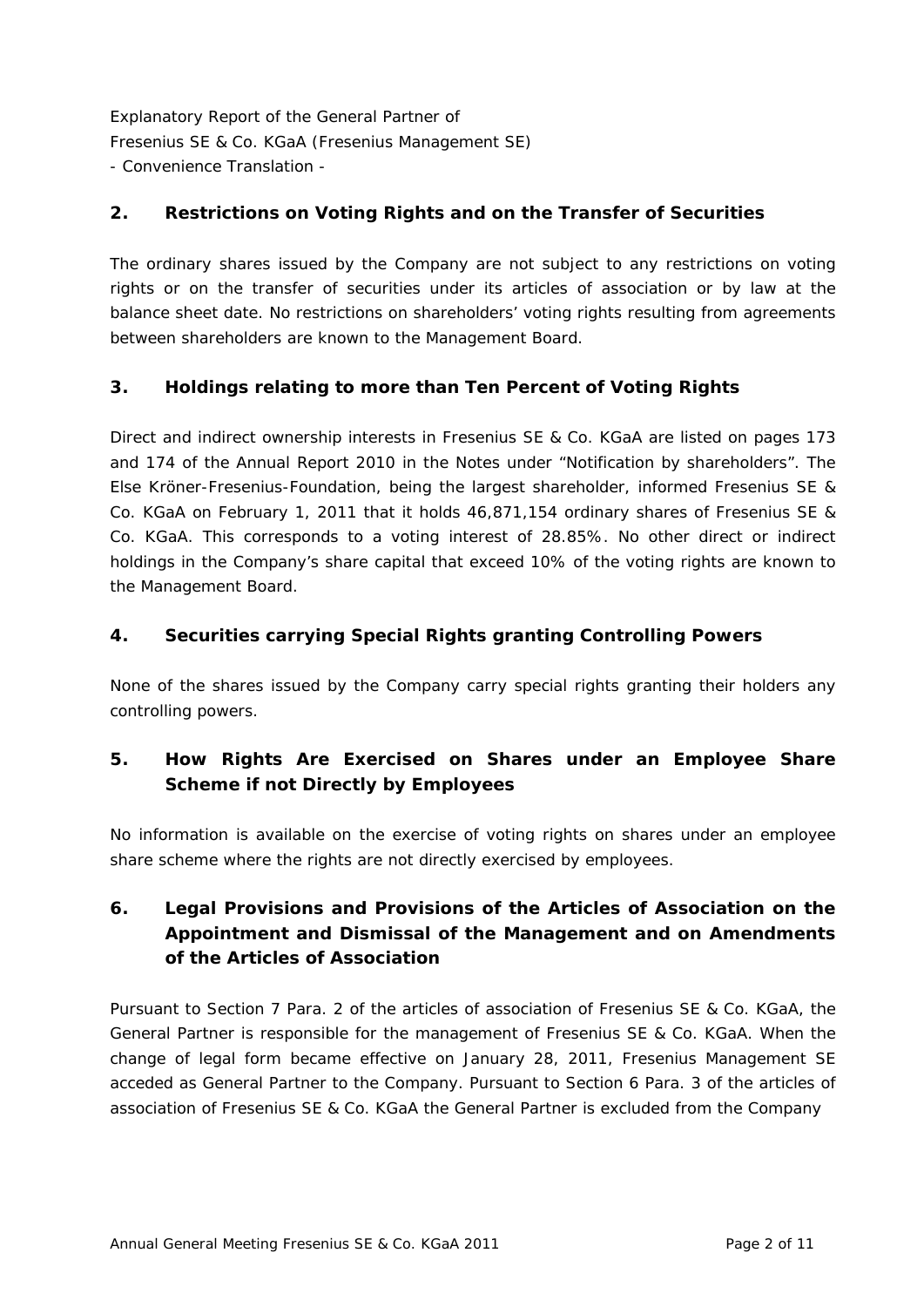- if and as soon as all shares in the General Partner are no longer held directly or indirectly by a person holding more than 10 % of the share capital of the Company, directly or indirectly via a controlled enterprise within the meaning of Section 17 German Stock Corporation Act; this will not apply if and when all shares in the General Partner are held directly or indirectly by the Company; or
- if the shares in the General Partner are acquired by a person who does not, within twelve months after such acquisition takes effect, submit a takeover bid or a compulsory bid to the shareholders of the Company pursuant to the rules of the German Securities Acquisition and Takeover Act (WpÜG) according to the following stipulations. The consideration offered to the other shareholders must take account of a payment made by the acquirer to the holder of the shares in the General Partner for the acquisition of the shares in the General Partner and the Company in excess of the sum of the General Partner's equity and of the average stock exchange price of the shares in the Company being acquired, during the last five stock exchange trading days before the day of the conclusion of the agreement on the acquisition of the shares in the General Partner.

The other statutory grounds for withdrawal of the General Partner remain unaffected.

The appointment and the replacement of members of the Management Board of the General Partner are governed by the legal provisions in Article 39 Council Regulation (EC) No. 2157/2001 of 8 October 2001 on the Statute for a European Company (SE) (SE Regulation), Section 16 SE Implementation Act (SEAG) and Sections 84, 85 of the German Stock Corporation Act as well as Section 7 Para. 1, 2 of the articles of association of Fresenius Management SE. The members of the Management Board are appointed and dismissed by the Supervisory Board of the General Partner, Fresenius Management SE. The articles of association of Fresenius Management SE permit that deputy members of the management board are appointed. The members of the Management Board are appointed for a maximum of five years. They may be reappointed.

The Supervisory Board may revoke the appointment of a member of the Management Board for cause. Causes are, in particular, a gross breach of the Management Board member's duties and a vote of no confidence by the General Meeting.

Changes to the articles of association are made in accordance with Section 278 Para. 3, Section 179 of the German Stock Corporation Act and Section 17 Para. 3 of the articles of association of Fresenius SE & Co. KGaA. According to Section 285 Para. 2 Sentence 1 of the German Stock Corporation Act, amendments to the articles of association require the consent of the General Partner.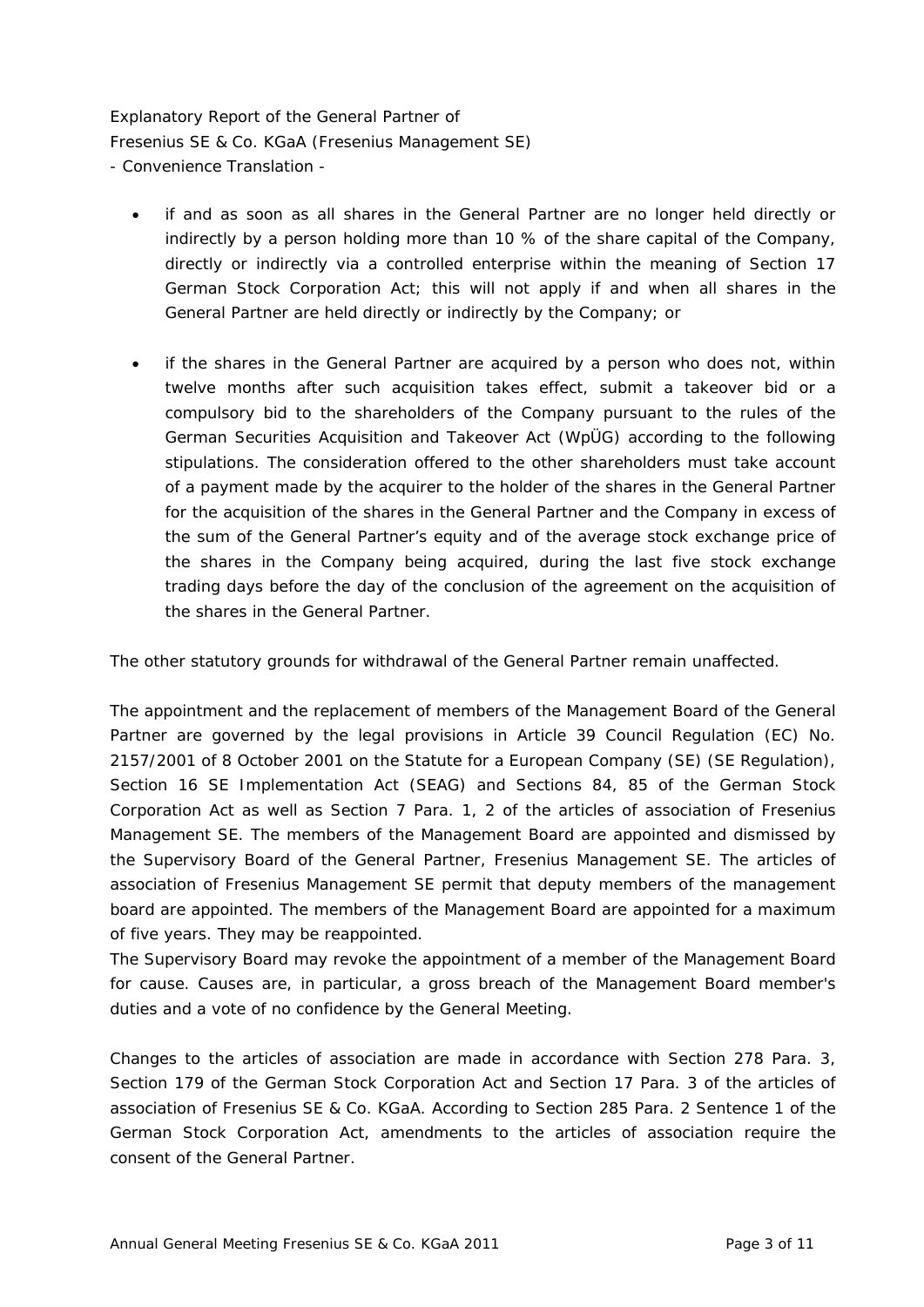### **7. Powers of the General Partner to Issue and Buy Back Shares**

Upon the registration of the new legal form in the commercial register, the new articles of association of Fresenius SE & Co. KGaA adopted by the General Meeting on May 12, 2010 came into force. The new articles of association provide for Authorized Capitals I and II which correspond in their scope to the Authorized Capitals of the former Fresenius SE. Authorized Capitals II to V for servicing the 1998, 2003, and 2008 stock option plans are to be used only as an alternative to the Conditional Capitals. Accordingly, Fresenius Management SE, as General Partner, is authorized, subject to the consent of the Supervisory Board of Fresenius SE & Co. KGaA:

- to increase the subscribed capital by a total amount of up to  $\epsilon$  12,800,000.00 by May 7, 2014, through a single or multiple issuance of new bearer ordinary shares against cash contributions (Authorized Capital I). The number of shares must increase in the same proportion as the capital. The shareholders are to be granted a subscription right; the subscription right can also be granted in such a way that the new shares are taken up by a credit institution or a syndicate of credit institutions with the obligation to offer them to the shareholders of Fresenius SE & Co. KGaA. However, the General Partner is authorized to exclude fractional amounts from the shareholders' subscription right. The General Partner is authorized, with the approval of the Supervisory Board, to determine the further details of the implementation of capital increases out of Authorized Capital I.
- to increase the subscribed capital by a total amount of up to  $\epsilon$  6,400,000.00 by May 7, 2014, through a single or multiple issuance of new bearer ordinary shares against cash contributions and/or contributions in kind (Authorized Capital II). The number of shares must increase in the same proportion as the capital. The General Partner is authorized to exclude fractional amounts from the shareholders' subscription right. The General Partner is further authorized, in each case with the approval of the Supervisory Board, to decide on the exclusion of the shareholders' subscription right. An exclusion of the subscription right shall, however, be admissible only if, in case of a capital increase against cash contributions, the issue price does not fall substantially short of the stock exchange price. An exclusion of the subscription right is admissible in case of a capital increase for contributions in kind only to acquire an undertaking, parts of an undertaking or a participation in an undertaking. The General Partner is authorized, with the approval of the Supervisory Board, to determine the further details of the implementation of capital increases out of Authorized Capital II.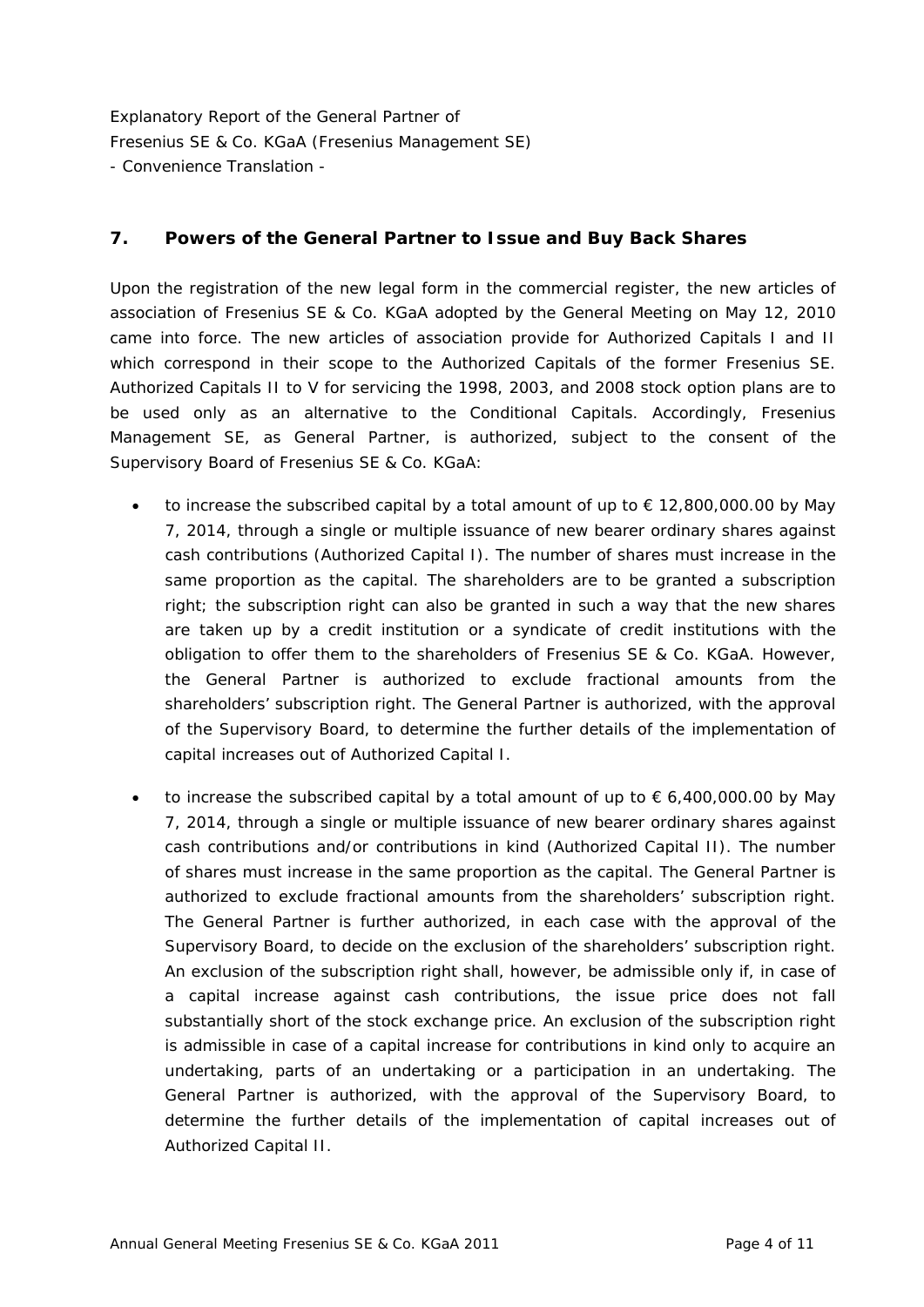- to increase the subscribed capital by a total amount of up to  $\epsilon$  1,313,100 by May 11, 2015, through a single or multiple issuance of new bearer ordinary shares against cash contributions (Authorized Capital III). The number of shares must increase in the same proportion as the capital. The shareholders' subscription right is excluded. The General Partner may use the Authorized Capital III only insofar as subscription rights were issued in accordance with the stock option plan pursuant to the resolution of the General Meeting of Fresenius AG of June 18, 1998, taking account of the amendment resolution of the General Meeting of December 4, 2006, required due to the new division of the share capital, and of the conversion resolution of the General Meeting of May 12, 2010, and the holders of these subscription rights exercise these rights and insofar as no conditional capital is used to satisfy the subscription rights.
- to increase the subscribed capital by a total amount of up to  $\in$  4,298,442 by May 11, 2015, through a single or multiple issuance of new bearer ordinary shares against cash contributions and/or contributions in kind (Authorized Capital IV). The number of shares must increase in the same proportion as the capital. The shareholders' subscription right is excluded. The General Partner may use the Authorized Capital IV only insofar as convertible bonds for bearer ordinary shares were issued in accordance with the stock option plan pursuant to the resolution of the General Meeting of Fresenius AG of May 28, 2003, taking account of the amendment resolution of the General Meeting of December 4, 2006, required due to the new division of the share capital and of the conversion resolution of the General Meeting of May 12, 2010, and the holders of these convertible bonds exercise their conversion rights and insofar as no conditional capital is used to satisfy the conversion rights.
- to increase the subscribed capital by a total amount of up to  $\epsilon$  6,200,000 by May 11, 2015, through a single or multiple issuance of new bearer ordinary shares against cash contributions (Authorized Capital V). The number of shares must increase in the same proportion as the capital. The shareholders' subscription right is excluded. The General Partner may use the Authorized Capital V only insofar as subscription rights were issued or will be issued in accordance with the Stock Option Plan 2008 pursuant to the resolution of the General Meeting of May 21, 2008, taking account of the conversion resolution of the General Meeting of May 12, 2010, and the holders of these subscription rights exercise these rights, and the Company does not grant own shares to satisfy the subscription rights nor exercises its right to cash compensation and insofar as no conditional capital is used to satisfy the subscription rights, whereas the General Partner's Supervisory Board shall be exclusively competent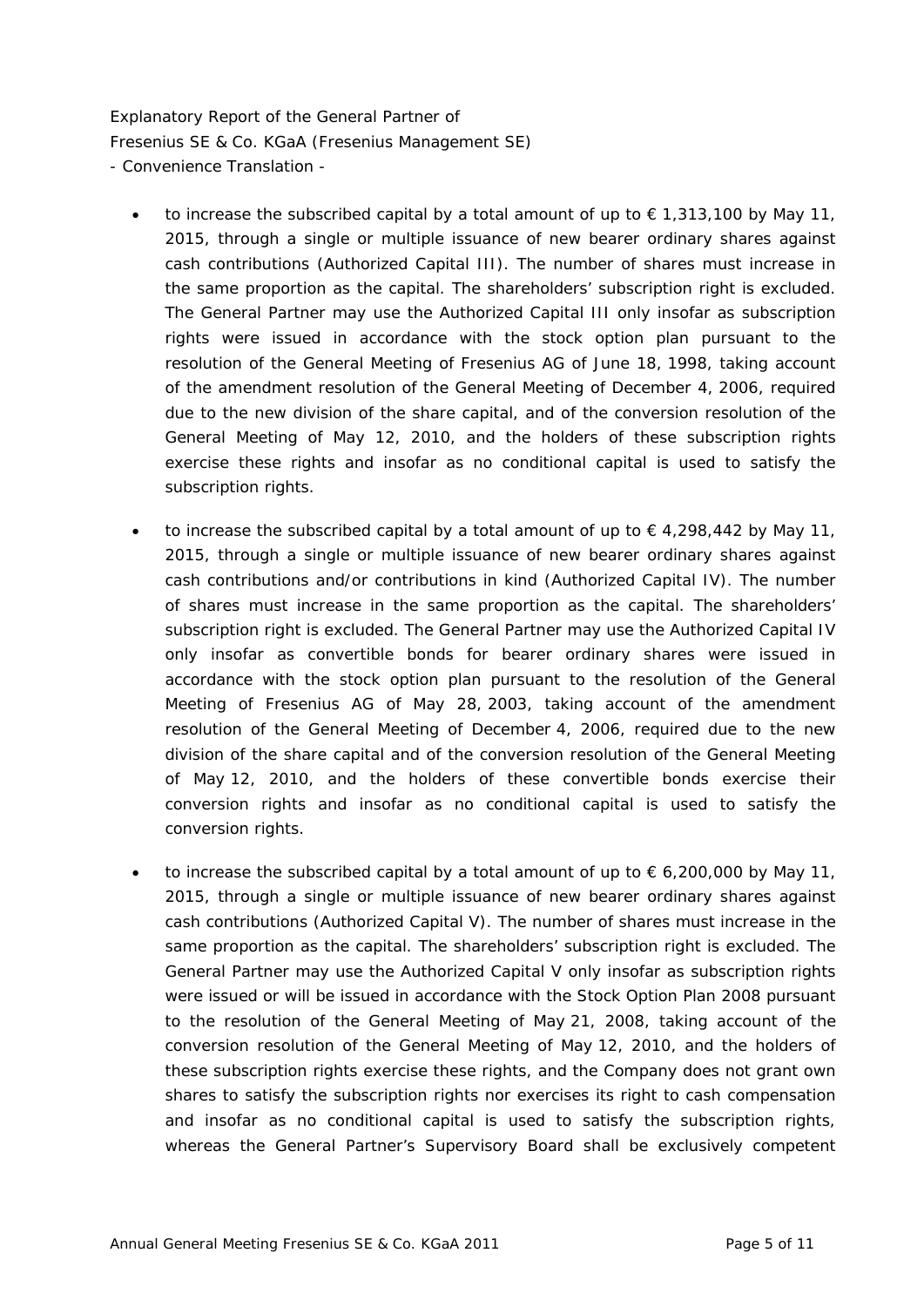> regarding the granting and settlement of subscription rights to members of the General Partner's Management Board.

In addition, there are the following conditional capitals, which correspond in their scope to the conditional capitals of the former Fresenius SE, adjusted for stock options that have been exercised in the meantime:

- The subscribed capital is conditionally increased by up to  $\epsilon$  990,510.00, divided into 990,510 shares through the issuance of new bearer ordinary shares (Conditional Capital I). The conditional capital increase will only be executed to the extent that, in accordance with the stock option plan resolved on by the General Meeting of Fresenius AG of June 18, 1998, and taking account of the amendment resolution of the General Meeting of December 4, 2006, required due to the new division of the share capital, and of the conversion resolution of the General Meeting of May 12, 2010, subscription rights have been issued and the holders of these subscription rights exercise their rights.
- The subscribed capital is conditionally increased by up to  $\epsilon$  3,486,318.00, divided into 3,486,318 shares through the issuance of new bearer ordinary shares (Conditional Capital II). The conditional capital increase will only be executed to the extent that, in accordance with the stock option plan resolved on by the General Meeting of Fresenius AG of May 28, 2003, and taking account of the amendment resolution of the General Meeting of December 4, 2006, required due to the new division of the share capital, and of the conversion resolution of the General Meeting of May 12, 2010, convertible bonds have been issued and the holders of these convertible bonds exercise their conversion rights..
- The subscribed capital is conditionally increased by up to  $\epsilon$  6,200,000.00, divided into 6,200,000 shares, through the issuance of new bearer ordinary shares (Conditional Capital III). The conditional capital increase will only be executed to the extent that, in accordance with the Stock Option Plan 2008 resolved on by the General Meeting of May 21, 2008, and taking account of the conversion resolution of the General Meeting of May 12, 2010, subscription rights have been issued or will be issued and the holders of these subscription rights exercise their rights, and the Company does not grant own shares to satisfy the subscription rights nor exercises its right to cash compensation, whereas the General Partner's Supervisory Board shall be exclusively competent regarding the granting and settlement of subscription rights to members of the General Partner's Management Board.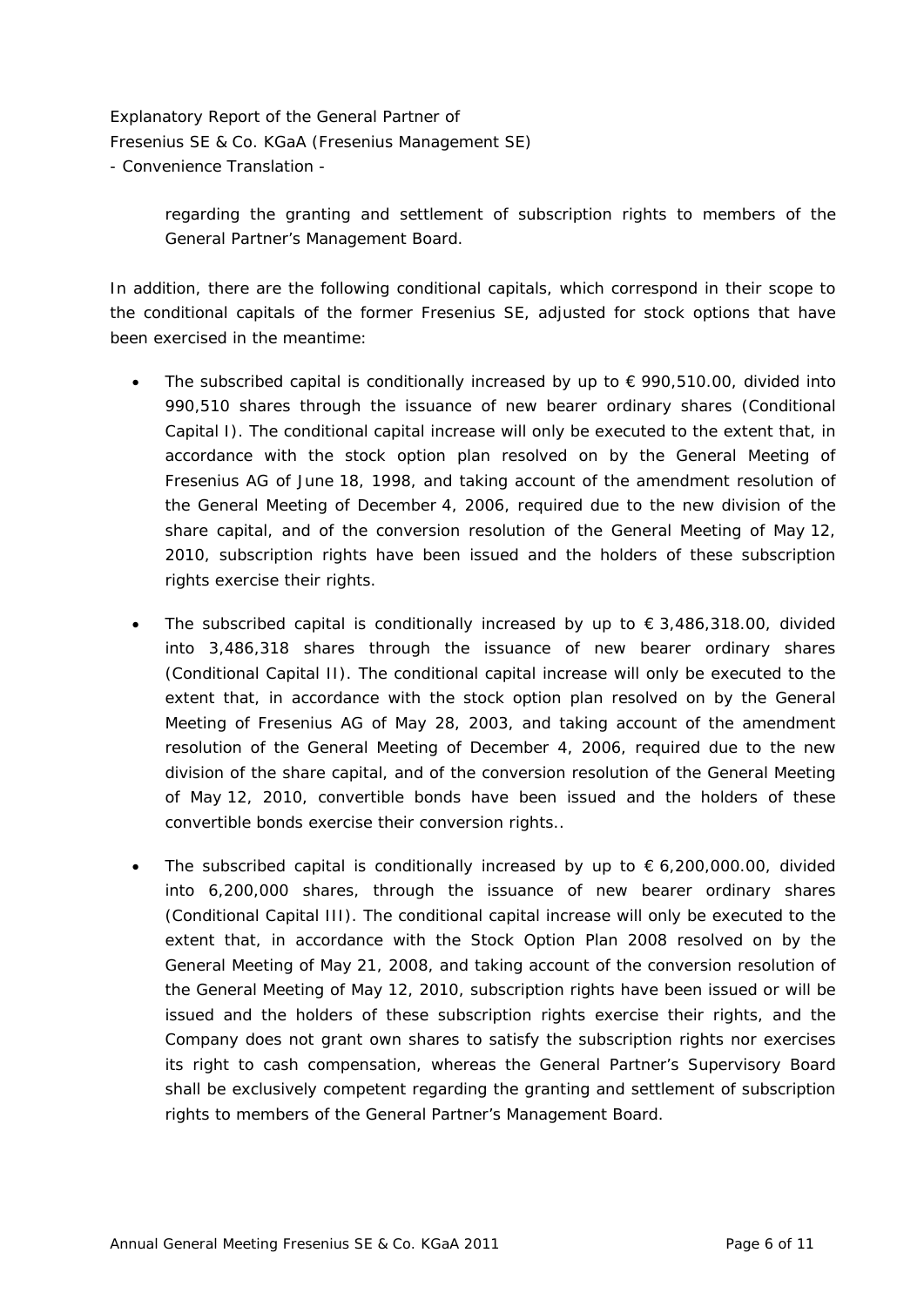Fresenius SE & Co. KGaA does not have a share buyback program. The General Meeting of Fresenius SE & Co. KGaA has not granted any authorization to acquire own shares, either.

# **8. Significant Agreements Conditional upon a Change of Control Following a Takeover Bid**

A change of control following a takeover bid could under certain circumstances have an effect on some of the long-term financing agreements of Fresenius SE & Co. KGaA, which contain provisions dealing with a change of control. These are market standard change of control clauses which may grant creditors the right to terminate prematurely in the event of a change of control. However, the right to terminate is generally effective only if the change of control involves a down-grade of the rating of the Company.

There are no other significant agreements between Fresenius SE & Co. KGaA and other persons that are conditional upon a change of control following a takeover bid.

# **9. Agreements of the Company concluded with Members of the Management Board of the General Partner or Employees Providing for Compensation in the Event of a Takeover Bid**

The service contracts of the Management Board members of the General Partner do not contain any express provisions dealing with a change of control. No compensation in the event of a takeover bid has been agreed on with employees, either.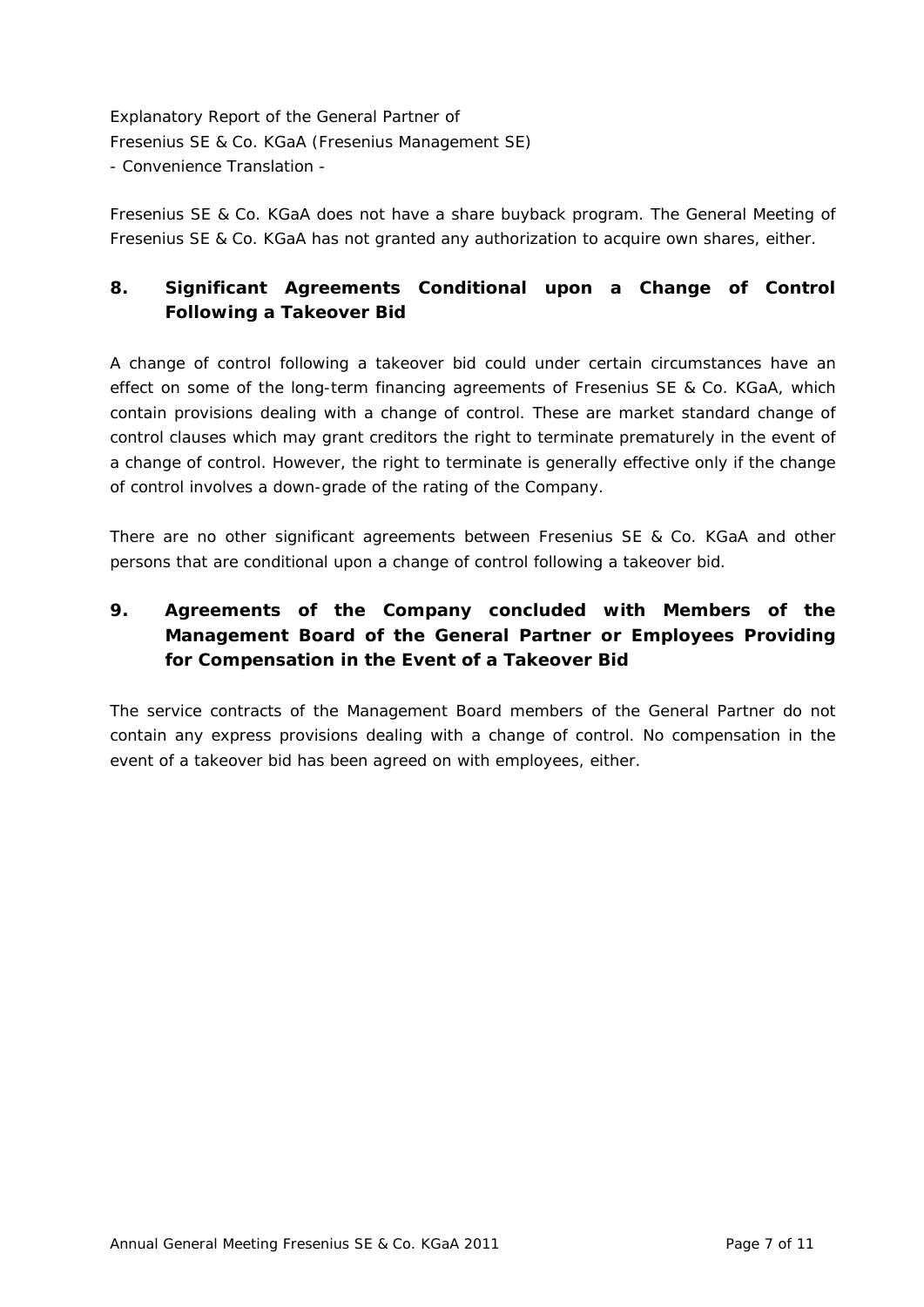## **II. Information Pursuant to Section 289 Para. 5 of the German Commercial Code**

### **1. Legal Background**

The German Accounting Law Modernization Act (*Bilanzrechtsmodernisierungsgesetz − BilMoG*), which entered into force on May 29, 2009, amended various provisions of German law including Sections 289 and 315 of the German Commercial Code as well as Sections 120 and 175 of the German Stock Corporation Act. The BilMoG required that a written report be presented to the General Meeting containing, among other things, the newly introduced compulsory disclosures in the management report pursuant to Section 289 Para. 5 German Commercial Code on the internal control and risk management system in relation to the company and group financial reporting process.

In the subsequent German Act Implementing the Shareholder Rights Directive (*ARUG*), the German legislature concentrated the requirements to submit explanatory disclosures in Section 176 Para. 1 Sentence 1 German Stock Corporation Act and removed the obligations to submit disclosures according to Sections 120 Para. 3 Sentence 2, 175 Para. 2 Sentence 1 German Stock Corporation Act. By doing so, however, the reference to Section 289 Para. 5 German Commercial Code, which had been added by the German Accounting Law Modernization Act and relates to the disclosures in the management report on the internal control and risk management system in relation to the financial reporting process, was not maintained; thus, there would be no factual obligation to submit disclosures pursuant to Section 289 Para. 5 German Commercial Code. On the other hand, the German Federal Ministry of Justice has published a statement on Section 175 Para. 2 Sentence 1 German Stock Corporation Act ([http://www.gesetze-im-internet.de/aktg/\\_\\_175.html\)](http://www.gesetze-im-internet.de/aktg/__175.html), stating that the change of Section 175 Para. 2 Sentence 1 German Stock Corporation Act required under the ARUG was not practicable due to an editorial mistake. The obligation introduced by the BilMoG to submit disclosures regarding the information according to Section 289 Para. 5 German Commercial Code exists if this change under the ARUG is not followed.

As a precaution, therefore, an explanatory report on the disclosures made pursuant to Section 289 Para. 5 German Commercial Code shall be issued for the financial year 2010.

#### **2. Subject Matter of the Report**

According to the explanatory memorandum to the German Accounting Law Modernization Act, the internal control system encompasses the principles, procedures and measures to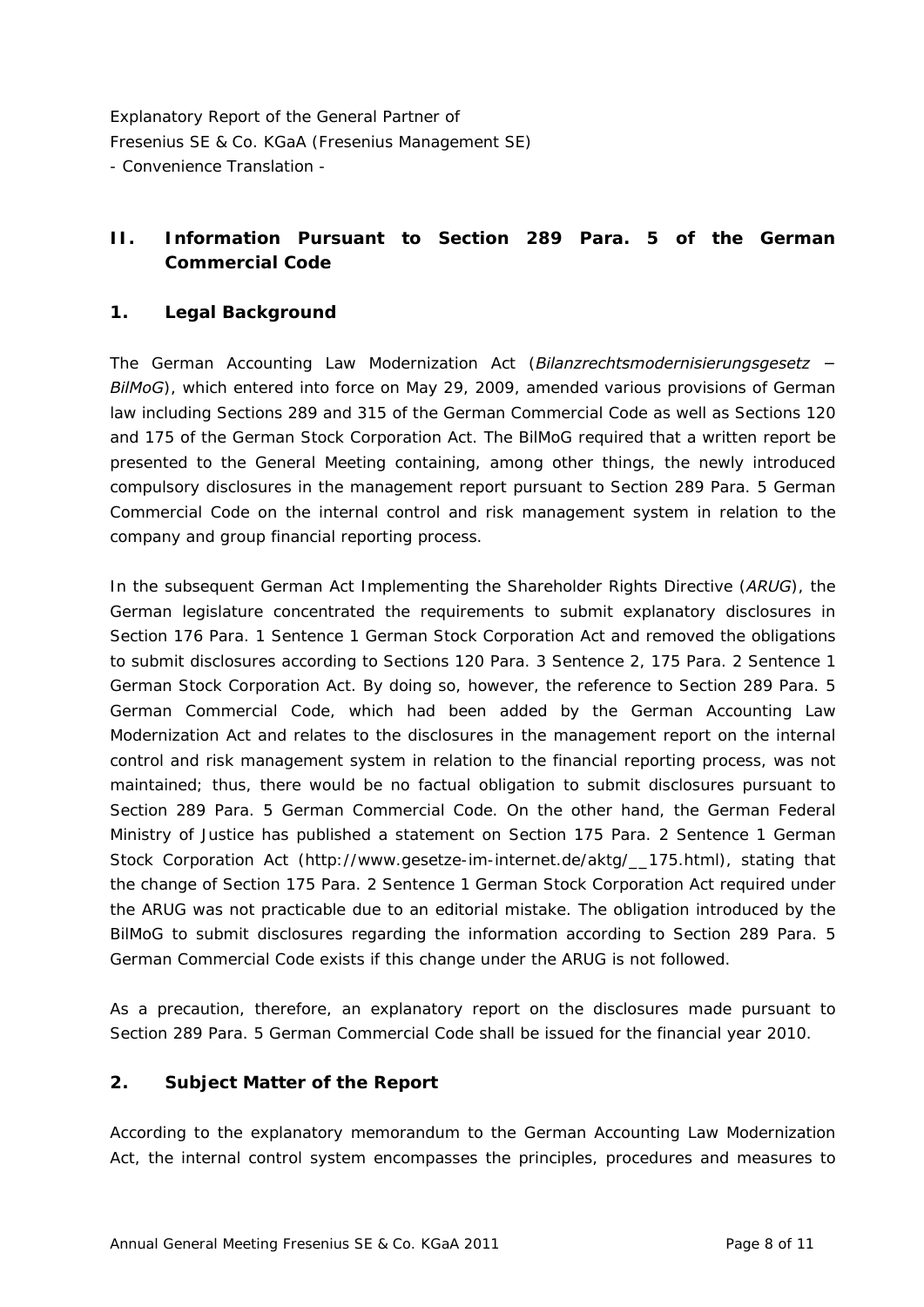ensure the effectiveness and efficiency of the accounting, the correctness of the accounting, and the compliance with applicable law. This also includes the internal audit system to the extent that it relates to accounting.

The risk management system and the internal control system in relation to the financial reporting process encompass control and monitoring processes for accounting and financial reporting.

### **3. Main Features of the Risk Management and Internal Control Systems**

The main features of the risk management and internal control systems in the Fresenius Group can be described as follows:

The Fresenius risk management system is closely linked to corporate strategy. Its main part is a control system with which Fresenius can identify significant risks at an early stage and counteract them individually.

Responsibilities for the processes and monitoring risks in the individual business segments have been assigned as follows:

- Using standardized processes, risk situations are evaluated regularly and compared with specific requirements. If negative developments emerge, responses can be initiated at an early stage.
- The managers responsible are required to report without delay any relevant changes in the risk profile to the Management Board.
- Fresenius keeps markets under constant observation and maintains close contacts with customers, suppliers, and institutions in order to be able to swiftly identify and react to changes in the business environment.

The risk management system is supported both at group level and in the individual business segments by risk controlling measures and a management information system. Detailed monthly and quarterly reports are used to identify and analyze deviations of the actual compared to the planned business development. In addition, the risk management system comprises a control system that oversees organizational processes and measures, as well as internal controls and audits. The Fresenius risk management system is regularly evaluated and, if necessary, adjusted to allow prompt reaction to changes in the markets. This system has proved effective to date.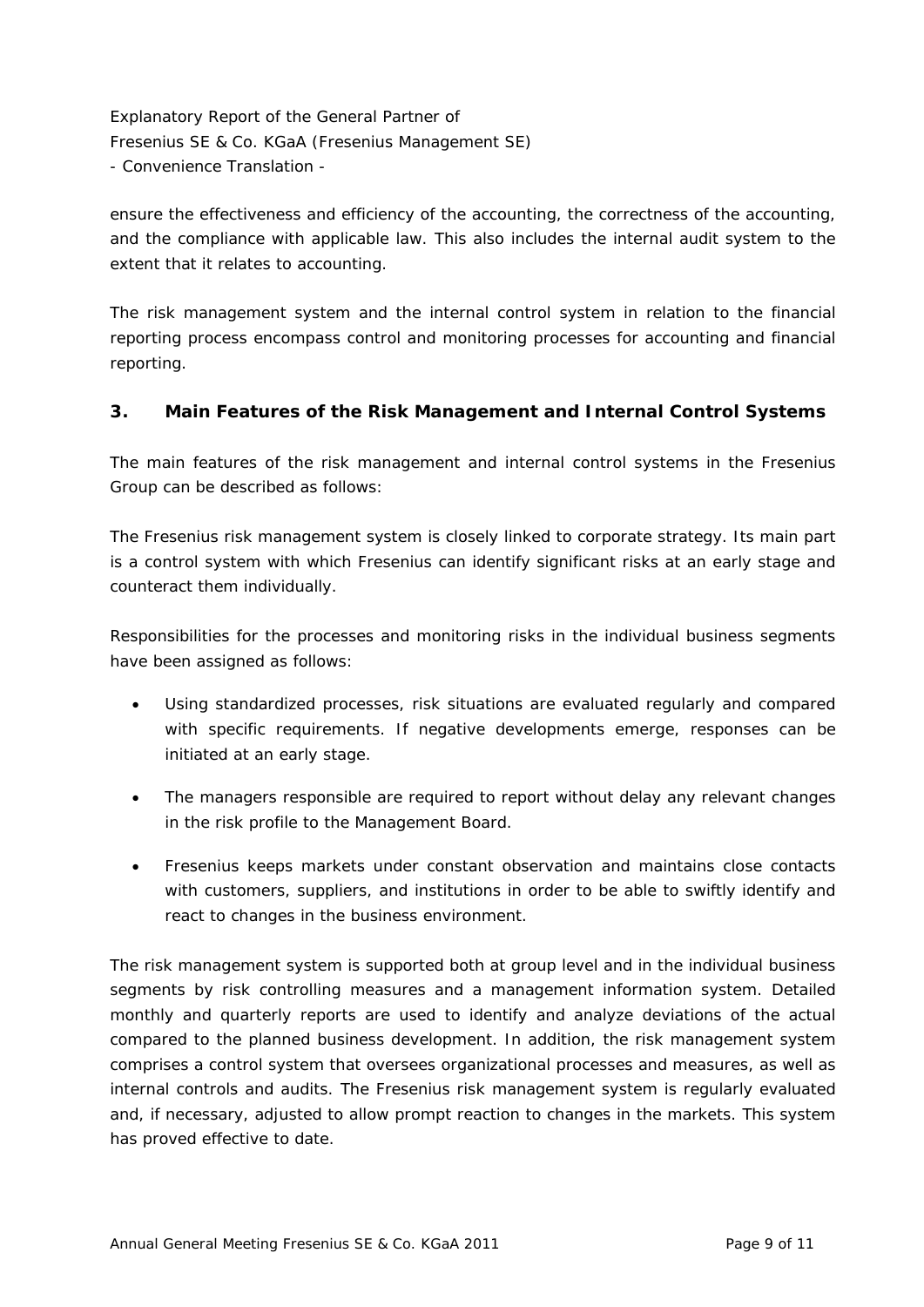The functionality and effectiveness of the risk management system is reviewed as part of the audit of the annual financial statements, and regularly by the Management Board and the internal auditing department. Conclusions arising from the audits are taken into account in the ongoing refinement of the risk management system. The control system is also reviewed regularly by the Management Board and the internal auditing department.

Fresenius has ensured that the scope and focus of the organizational structure and systems for identifying and evaluating risks, and for developing counter-measures and for the avoidance of risks, are aligned suitably with the company-specific requirements and that they are properly functional. However, there can be no absolute certainty that this will enable all risks to be fully identified and controlled.

## **4. Explanation of the Main Features of the Risk Management and Internal Control Systems in View of Financial Reporting**

The risk management and internal control systems, the main features of which have just been described, ensure that all business facts and data are properly collected, processed and evaluated and thus included in external accounting. They safeguard that the accounting at Fresenius SE & Co. KGaA as well as at all companies included in the consolidated financial statements will be uniform and in compliance with the legal and statutory requirements as well as internal quidelines.

Correctness and reliability of accounting processes and financial reporting, and thus preparation of annual financial statements, consolidated financial statements, and management reports in compliance with applicable rules, is assured by numerous measures and internal controls. A four-tier reporting especially promotes intensive discussion and ensures controls of the financial results. At each reporting level (local entity, region, business segment, group), financial data and key figures are reported, discussed, and compared on a regular monthly and quarterly basis with the prior-year figures, budget, and the latest forecast. In addition, all parameters, assumptions, and estimates that are of relevance for the externally reported group and segment results are discussed intensively with the department responsible for preparing the group's consolidated financial statements. These matters are also reviewed and discussed quarterly in the Supervisory Board's Audit Committee.

Control mechanisms, such as automated and manual reconciliation procedures, are further precautions in place to assure that financial reporting is reliable and that transactions are correctly accounted for. To prevent abuse, care is taken to maintain a systematic separation of functions. Management control and evaluations also help to ensure that risks having a